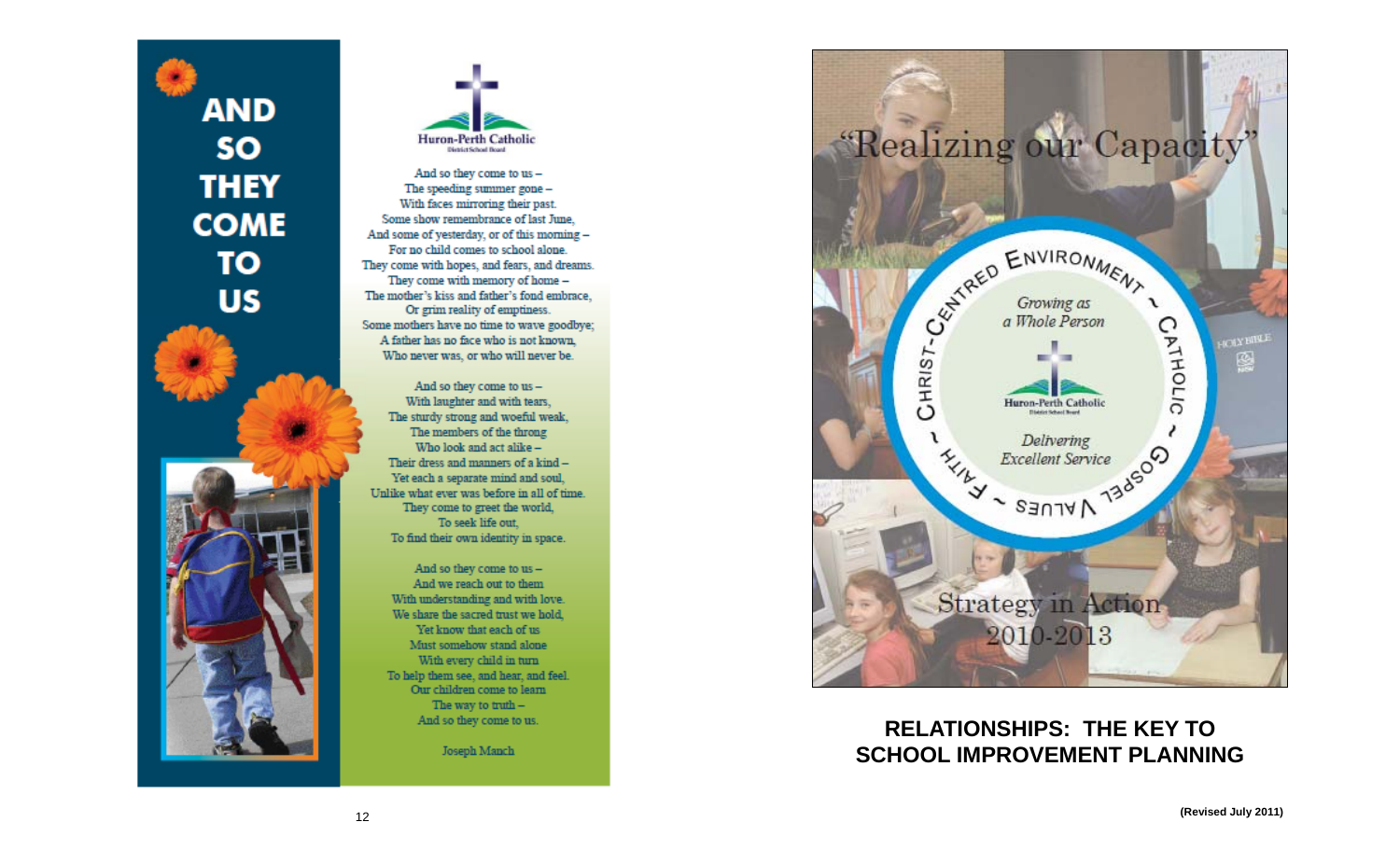*Dear System Leaders, The following information is intended to support us as we continue to build relationships and a culture of collaboration, so that school improvement planning will thrive.* 

> *"Intensification of leadership is a way to increase the number of people engaged in leadership roles and the scope of the school's work as it relates to student outcomes...intensified leadership suggests that leadership roles must meaningfully and purposefully be inhabited by the many."*

*(Hawley & Schneider, 2009)* 

### **TABLE OF CONTENTS**

| The Local and Provincial Context for School Improvement Planning 3 |
|--------------------------------------------------------------------|
|                                                                    |
|                                                                    |
|                                                                    |

A Template for Action and Support: September/October 2011 in Elementary and Secondary Schools . . . . . . . . . . . . . . . 9

We look forward to a very promising school year in 2011-2012. With our collective knowledge, leadership, and commitment, our schools will excel in our moral imperative to provide an engaging, high quality, relevant education to every student in our Catholic schools.



#### *BOARD MISSION STATEMENT*

We are a Catholic School Board. We serve our students, working with the home, parish and school community to:

- *Nurture a Christ-centred environment;*
- *Provide student-focused learning opportunities;*
- *Support the growth of the whole person.*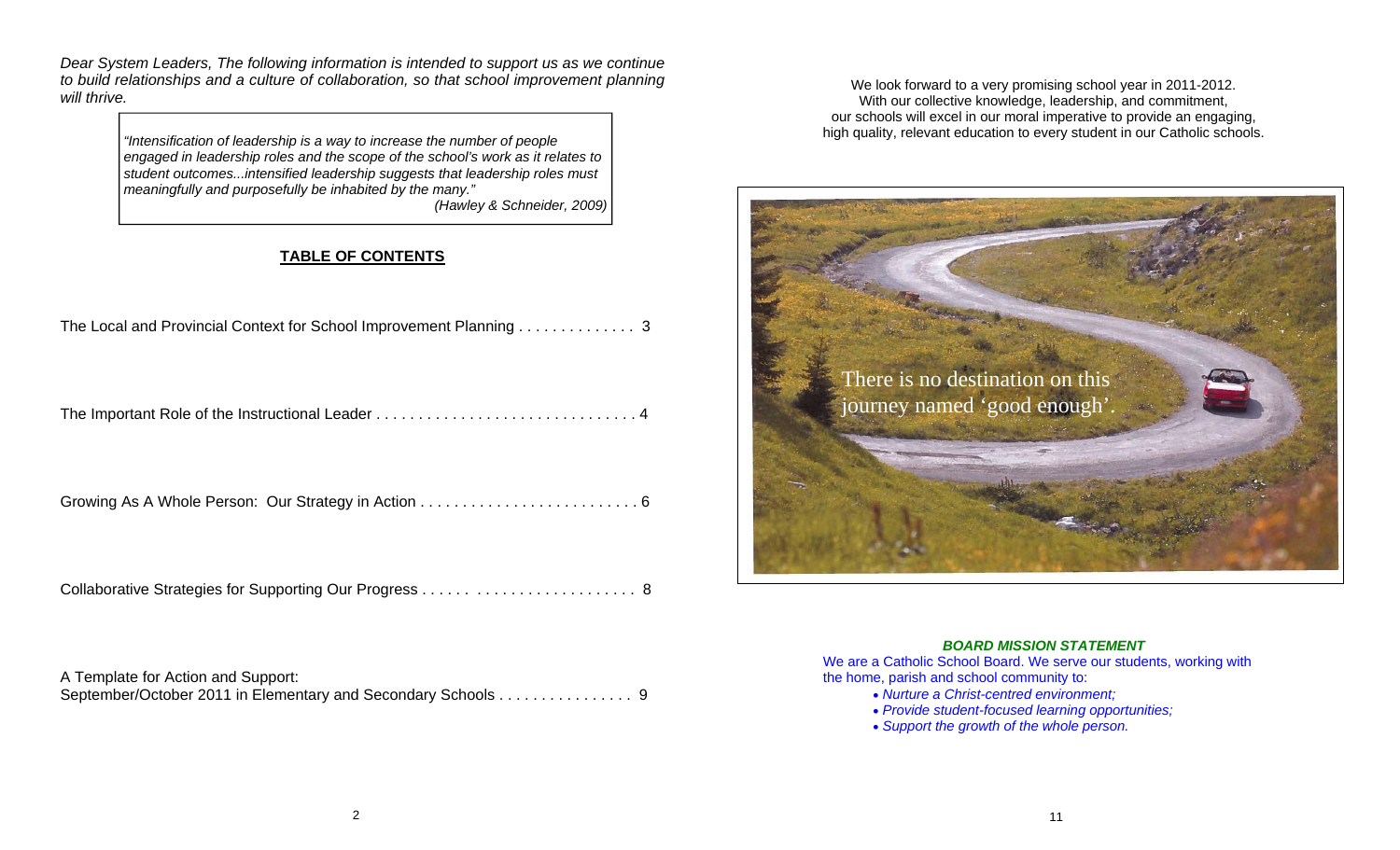# **September/October 2011**

| <b>ELEMENTARY</b>                                                                                                                                                                                                                                                                                                                                                                                                                                                                                                                                                                                                                                                                                                                                                                                                                                                                                                                                                                                                                     | <b>SECONDARY</b>                                                                                                                                                                                                                                                                                                                                                                                                                                                                                                                                                                                                                                                                                                                                                                                                         |  |
|---------------------------------------------------------------------------------------------------------------------------------------------------------------------------------------------------------------------------------------------------------------------------------------------------------------------------------------------------------------------------------------------------------------------------------------------------------------------------------------------------------------------------------------------------------------------------------------------------------------------------------------------------------------------------------------------------------------------------------------------------------------------------------------------------------------------------------------------------------------------------------------------------------------------------------------------------------------------------------------------------------------------------------------|--------------------------------------------------------------------------------------------------------------------------------------------------------------------------------------------------------------------------------------------------------------------------------------------------------------------------------------------------------------------------------------------------------------------------------------------------------------------------------------------------------------------------------------------------------------------------------------------------------------------------------------------------------------------------------------------------------------------------------------------------------------------------------------------------------------------------|--|
| Ensure SEF indicators are on the SIP and try to<br>3.<br>use the SEF K-12 to choose strategies/actions<br>for your SIP.                                                                                                                                                                                                                                                                                                                                                                                                                                                                                                                                                                                                                                                                                                                                                                                                                                                                                                               | 3.<br>Use your K-12 SEF template to determine the<br>SEF area(s) of focus that will complement your<br>school-wide SMART goal(s). Please determine<br>which component(s)/indicator(s) you will focus<br>on in your SIP process this school year.                                                                                                                                                                                                                                                                                                                                                                                                                                                                                                                                                                         |  |
| In October:                                                                                                                                                                                                                                                                                                                                                                                                                                                                                                                                                                                                                                                                                                                                                                                                                                                                                                                                                                                                                           | In September and October:                                                                                                                                                                                                                                                                                                                                                                                                                                                                                                                                                                                                                                                                                                                                                                                                |  |
| Principals are asked to:<br>1.<br>Determine your SIP team, consisting of a<br>teacher from each division. Release time is<br>provided for the SIP team to meet with you and<br>coordinator, as well as LRT and/or system<br>SERT for your school to finalize the SIP. Set a<br>half day meeting with your SIP to do this.<br>2. Share the SIP at your October PLC. Each<br>teacher will identify marker students in their<br>class and relate this to the divisional SMART<br>goal, perhaps choosing an inquiry question to<br>use to frame their work in improving student<br>achievement in their class with their marker<br>students. Support for collaborative inquiry will<br>be ongoing through the year and on an as<br>needs basis.<br>Example: How might a focus on accountable talk in<br>the three-part math lesson improve student<br>achievement in proportional reasoning?<br>Example: How might ongoing, descriptive feedback<br>on students' work in a non-fiction writing unit<br>improve their writing of a report? | Principals are asked to:<br>Meet with cabinet, coordinator, as well as<br>1.<br>Student Success teacher and Literacy/<br>Numeracy coaches, to review and revise the<br>school-wide SIP goal(s). Release time is<br>provided;<br>2.<br>Join with department heads in presenting the<br>SIP at the first departmental meeting (sometime<br>in October), sharing the BIP and the pertinent<br>school-wide data. Department members are<br>asked to review their departmental goals and<br>strategies, and consider revisions in light of the<br>board and school goals. Release time is<br>provided for departments to meet;<br>3.<br>Ask departments to discuss and decide upon a<br>departmental plan of action for the year, to<br>include monitoring of their goal, professional<br>learning and sharing of strategies. |  |
| After your October PLC:                                                                                                                                                                                                                                                                                                                                                                                                                                                                                                                                                                                                                                                                                                                                                                                                                                                                                                                                                                                                               | After the first Departmental Meetings:                                                                                                                                                                                                                                                                                                                                                                                                                                                                                                                                                                                                                                                                                                                                                                                   |  |
| Principals are asked to share the information that<br>comes from the October PLCs with their<br>superintendent. This information will be used to:<br>Facilitate professional learning networks;<br>$\bullet$<br>Make adjustments to the BIP that reflect the<br>$\bullet$<br>learning needs identified by teachers;<br>Help and support principals on an on-going<br>basis:<br>Determine more leading indicators.<br>$\bullet$                                                                                                                                                                                                                                                                                                                                                                                                                                                                                                                                                                                                        | Principals are asked to share the information that<br>comes from these meetings with their<br>superintendent. We will be able to make<br>adjustments to the BIP that reflect the learning<br>needs identified by teachers. We will be able to<br>help and support principals on an on-going basis.<br>We will be able to determine more leading indicators<br>for us to monitor                                                                                                                                                                                                                                                                                                                                                                                                                                          |  |

### **A Template for Action and Support: The Local and Provincial Context for School Improvement Planning**

It is an awesome responsibility to facilitate improvements in learning for all students in our Catholic schools. The following foundation documents provide the framework and directive for improving student learning.

1. The Catholic School Leadership Framework (an example for illustration purposes:

| <b>Catholic Faith,</b><br>Community,<br>Culture                                                                                                                                                                                                                                                                  | <b>Setting</b><br><b>Directions</b>                                                                                                                       | <b>Building</b><br><b>Relationships</b><br>and Developing<br>People                                                                                                                                                                                                              | Developing the<br>Organization                                                                                                                               | Leading the<br>Instructional<br>Program                                                                                                                                                                                                                    | Securing<br>Accountability                                                                                                                                                                                                                                                                                                                                                                                                |
|------------------------------------------------------------------------------------------------------------------------------------------------------------------------------------------------------------------------------------------------------------------------------------------------------------------|-----------------------------------------------------------------------------------------------------------------------------------------------------------|----------------------------------------------------------------------------------------------------------------------------------------------------------------------------------------------------------------------------------------------------------------------------------|--------------------------------------------------------------------------------------------------------------------------------------------------------------|------------------------------------------------------------------------------------------------------------------------------------------------------------------------------------------------------------------------------------------------------------|---------------------------------------------------------------------------------------------------------------------------------------------------------------------------------------------------------------------------------------------------------------------------------------------------------------------------------------------------------------------------------------------------------------------------|
| The principal builds<br>and sustains a<br>Catholic<br>Professional<br>Learning Community<br>that promotes a<br>sense of collective<br>responsibility for the<br>worth and dignity of<br>all. nurtures a<br>Catholic school<br>culture and faith<br>development, and<br>links the school with<br>home and parish. | The principal builds<br>a shared vision.<br>fosters the<br>acceptance of group<br>goals and sets and<br>communicates high<br>performance<br>expectations. | The principal strives<br>to foster genuine<br>trusting relationships<br>with students, staff,<br>families and<br>communities, guided<br>by a sense of mutual<br>respect. The<br>principal affirms and<br>empowers others to<br>work in the best<br>interests of all<br>students. | The principal builds<br>collaborative<br>cultures, structures<br>the organization for<br>success, and<br>connects the school<br>to its wider<br>environment. | The principal sets<br>high expectations for<br>learning outcomes<br>and monitors and<br>evaluates the<br>effectiveness of<br>instruction. The<br>principal manages<br>the school effectively<br>so that everyone can<br>focus on teaching<br>and learning. | The principal is<br>accountable to<br>students, parents,<br>the community,<br>supervisors and the<br>board for ensuring<br>that students benefit<br>from a high quality<br>education and for<br>promoting collective<br>responsibility for<br>student outcomes<br>within the whole<br>school community.<br>The principal is<br>specifically<br>accountable for the<br>goals set out in the<br>school improvement<br>plan. |

#### 2. The K-12 School Effectiveness Framework:

 This provincial resource provides a framework to support school improvement and student success in all of Ontario's schools through the strategic alignment of the six components:

- Assessment for, as, and of Learning;
- School and Classroom Leadership;
- Student Voice;
- Curriculum, Teaching, and Learning;
- Programs and Pathways;
- Home, School, and Community Partnerships.

#### 3. The K-12 Board Improvement Plan:

This provincially-mandated plan includes board goals. Like your School Improvement Plans, this board plan was developed through a careful analysis of our student achievement data.

4. School Improvement Plan:

In all elementary and secondary schools, the SIP is a collaboratively-developed, data-driven statement of the SMART goal(s) your school intends to pursue to improve student learning. These goals are tied to BIP goals.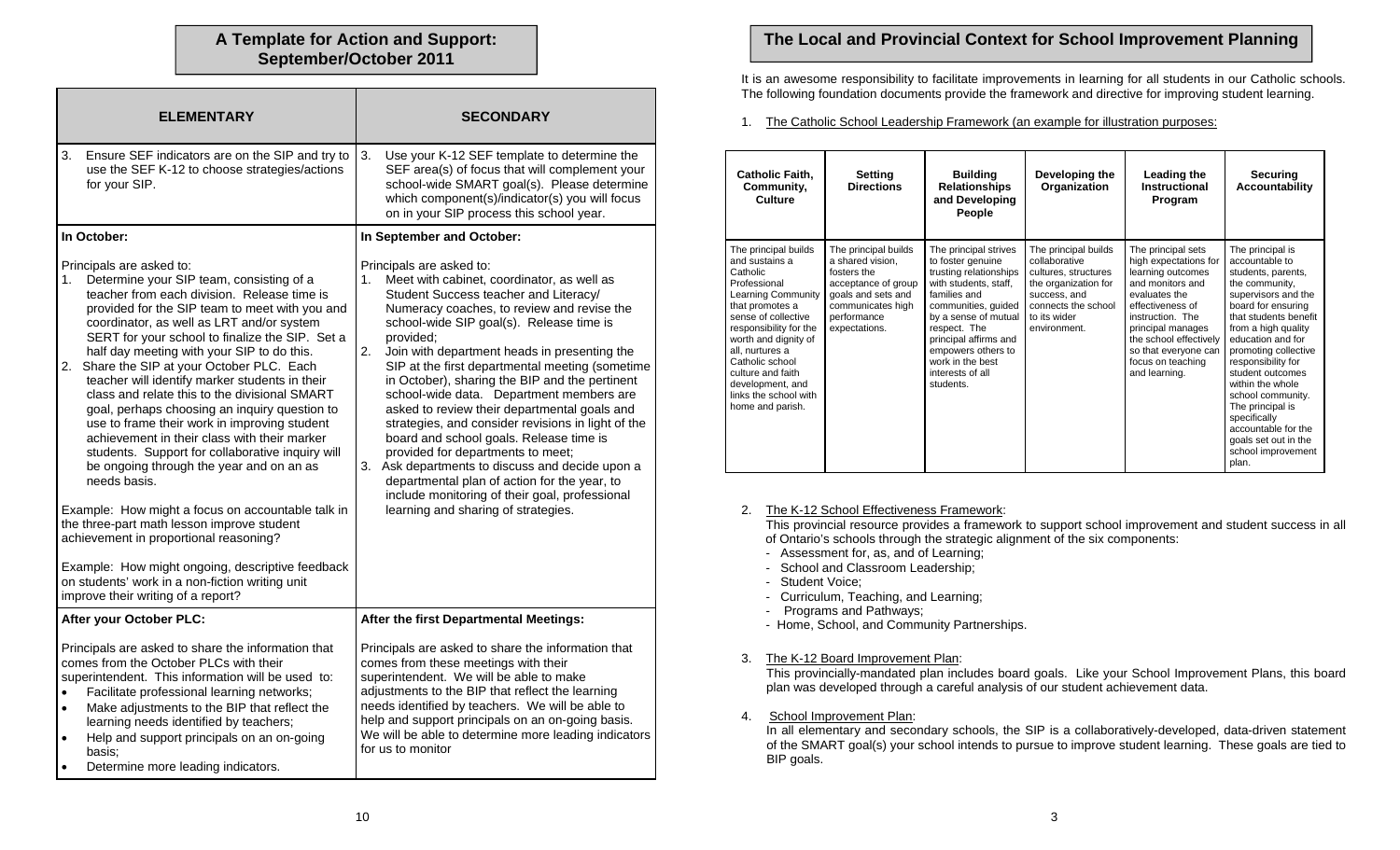#### Background Information

The elementary Joint Professional Development Committee promotes the following best practices in sustaining Catholic PLCs:

- $\bullet$  PLCs are teacher driven and informed by student learning needs. The principals have an important role as a facilitator. "Informed by student learning needs" means that decisions and strategies that the PLC may make or implement, are to be based on student needs.
- $\bullet$ The work of the PLC is to be completed during the work day.
- $\bullet$  It is key that: There is a active participation of the members in decision-making. The group makes plans to implement their chosen strategies and a sharing of duties; innovation and creativity are encouraged.

Each of us has a critical role in building strong Catholic PLCs! **Teacher-driven and informed by student learning needs**

- Teacher driven and informed by student learning needs = using classroom data, i.e., DRA, running records, anecdotal notes, observations, surveys, tests, quizzes, results of performance tasks, etc. Teachers identify student learning needs based on curriculum, and plan instruction to address the needs of all/some students. Teachers identify marker students.
- $\bullet$  Teachers bring and discuss student work at the PLC meeting in order to receive support from each other and to learn together how to address the learning needs.
- $\bullet$  Teachers formulate a classroom plan of action which could be stated as an inquiry question/action research/pathway based on the student learning needs. This process will be used to improve the learning for their marker students.
- $\bullet$  Teachers identify professional learning for their own needs in order to accomplish their classroom plan of action.
- $\bullet$  Teachers identify their working partner, e.g., teachers in their division; other teachers of the same grade; a combination of these.

#### **Principal has an important role as facilitator**

- $\bullet$ **Principal has an important role as facilitator = gathering school-based data, i.e., report**  card marks, DRA, Phonemic Awareness, CASI, EQAO, etc., in or order to determine divisional foci.
- $\bullet$  These foci translate (with the help of the School Improvement Team) into SMART goals. The School Improvement Team should consist of one teacher per division and the SERT. All teachers at the school should be given a chance if they so desire to be part of the SIT. Therefore, the SIT does not need to remain the same year after year. Teachers should have input into its formation.

# The Important Role of the Instructional Leader **A Template for Action and Support:** A Template for Action and Support:

Nothing in this timeline excludes any of the things that you have already established at the school, e.g., ways of tracking student achievement. It is simply a new model of starting the year that supports you in developing SMART goals, that honours teachers' own learning needs and goals based on who their marker students are, and that ties school improvement planning to the board improvement planning and vice versa.

| <b>ELEMENTARY</b>                                                                                                                                                                                                                                                                                                                                                                                                                                                          | <b>SECONDARY</b>                                                                                                                                                                                                                                                                                                                                                                                                                                                                                                                                                                                                                                                                                                                                                                                                                                                                                                                               |  |  |
|----------------------------------------------------------------------------------------------------------------------------------------------------------------------------------------------------------------------------------------------------------------------------------------------------------------------------------------------------------------------------------------------------------------------------------------------------------------------------|------------------------------------------------------------------------------------------------------------------------------------------------------------------------------------------------------------------------------------------------------------------------------------------------------------------------------------------------------------------------------------------------------------------------------------------------------------------------------------------------------------------------------------------------------------------------------------------------------------------------------------------------------------------------------------------------------------------------------------------------------------------------------------------------------------------------------------------------------------------------------------------------------------------------------------------------|--|--|
| In May/June:                                                                                                                                                                                                                                                                                                                                                                                                                                                               | In May/June:                                                                                                                                                                                                                                                                                                                                                                                                                                                                                                                                                                                                                                                                                                                                                                                                                                                                                                                                   |  |  |
| You will have completed some work with your<br>1.<br>SIT to revise your SMART goals.<br>Receiving teachers will have<br>2.<br>access to previous student data as per<br>your assessment framework.<br>We will share our BIP goals in order that they<br>3.<br>can inform your SIP goal(s).                                                                                                                                                                                 | 1.<br>departmental<br>At<br>the<br>level.<br>the<br>use<br>Professional Learning Cycle to evaluate the<br>status of the 2010-11 departmental goals, and<br>determine the 2011-12 departmental goals;<br>record the departmental goal(s) on the<br>Secondary Improvement Plan and submit it to<br>the principal. The learning needs of students<br>who are not meeting with success at the<br>Provincial Standard should continue to be the<br>focus of departmental goals and strategies.<br>At the school-wide level, principals are to<br>2.<br>meet with their School Improvement Teams or<br>cabinet.<br>and<br>apply<br>their<br>some<br>or<br>all<br>components of the School Effectiveness<br>Framework to determine school-wide strengths<br>and needs. This SEF analysis should be used<br>to determine a school-wide goal(s), which is to<br>be recorded on the Secondary Improvement<br>Plan.<br>3.<br>We will share our BIP goals. |  |  |
| In August/September:                                                                                                                                                                                                                                                                                                                                                                                                                                                       | In September:                                                                                                                                                                                                                                                                                                                                                                                                                                                                                                                                                                                                                                                                                                                                                                                                                                                                                                                                  |  |  |
| LCT will share collaborative inquiry questions brain-<br>stormed and developed from BIP goals for you and<br>your teachers' consideration in pursuit of your SIP<br>goals.<br>Principals are asked to collaborate with coordinator<br>to:<br>1.<br>Review with staff how the BIP goals apply to<br>their schools;<br>Review and revise SMART goal(s) for the year<br>2.<br>based on most recent student achievement<br>data, (e.g., $A +$ , report card data and $EQAO$ ); | LCT will share collaborative inquiry questions<br>brainstormed and developed from BIP goals for your<br>Cabinet's/SIP team's consideration. Principals are<br>asked to collaborate with coordinator to:<br>Determine and choose which BIP goals apply<br>1.<br>to your school (subject, department, and/or<br>grades);<br>2.<br>Revise your school-wide SMART goal(s) based<br>on student achievement data (e.g. report card<br>data, EQAO);                                                                                                                                                                                                                                                                                                                                                                                                                                                                                                   |  |  |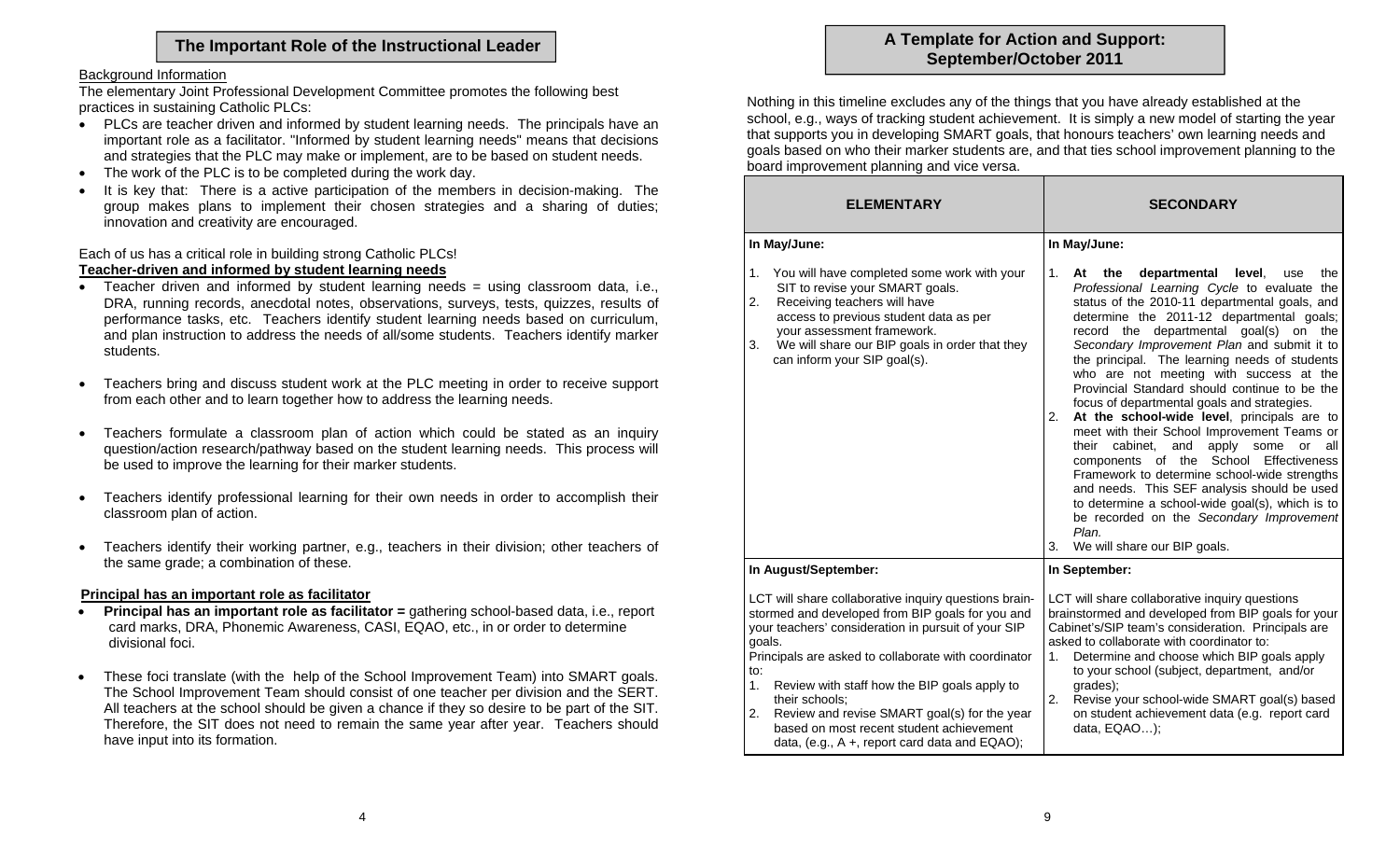## **Collaborative Strategies for Supporting Our Progress | The Important Role of the Instructional Leader Collaborative Strategies for Supporting Our Progress | The Important Role of the Instructional Leader**

The following collaborative strategies are intended to support your school improvement progress:

1. Regular meetings with you and other staff members:

We value the work you are doing in your schools that we will be there regularly (to celebrate and collaborate). At our first school meeting, we will collaboratively set meeting dates, etc.

### 2. LCT Support

The members of the Learning Coordination Team are full participants along with principals and vice principals at LLC, and are co-learners in the school and board improvement planning process. In continuing to support growth in student achievement, coordinators will work more closely with school principals as partners in the SIP process. You are asked to work closer and regularly with the coordinator who has responsibility for your school to analyze student achievement data and to plan joint work, i.e., PLCs. Principals are encouraged to continue to build relationships with all members of our LCT. Please feel free to contact any coordinator for matters pertinent to that coordinator's portfolio or expertise.

#### 3. Job-embedded Professional Learning

**For Secondary**: Department Heads are to call regular meetings throughout each semester, to ensure progress on their departmental goals by applying the Professional Learning Cycle. At least two or three departmental meetings per semester should be called for this purpose. Principals are to provide the Secondary Learning Coordinator with the dates of departmental sessions. Likewise, principals are to monitor the school-wide goals by holding regular meetings of their SIP teams or cabinet. Supply teachers are to be called in for these departmental and school-wide SIP meetings, to the Coordinators name. The Coordinator is available to attend departmental meetings upon request. Principals and vice principals should also participate in these departmental planning meetings.

**For Elementary:** The job-embedded time for each elementary teacher has yet to be determined for 2011-2012. Networking opportunities will be additional job-embedded time. In addition, each school will have 1/2 day for the SEF school self-assessment, i.e., pause and reflect. Members of the SIT will have an additional 1/2 day to revise the SIP with the principal and member of LCT after the school self-assessment.

"*Professional community directs a spotlight on the relationships among adults within the school. By focusing on the structural and human resource conditions necessary for schools to become strongly connected around the goal of student learning, the framework suggests that strong cultures are based on shared norms and values, reflective dialogue, public practice, and collaboration*."

(Louis & Kruse, 1995)

- The principal helps to set the norms for the PLC meetings. These include, but are not limited to:
	- the norms established by the Joint PD committee;
	- $\bullet$ the community has active member participation in decision-making;
	- $\bullet$ the group makes plans to implement their chosen strategies;
	- $\bullet$ there is a sharing of duties; innovation and creativity are encouraged.
- **(iv)** A further norm established in the research on effective PLCs is that **student work** (tests, essays, journals, daily work, culminating task, running records, video artefacts of student work, etc.) **must be part of each PLC for analysis**. The analysis of this student work may take the form of:
	- providing descriptive feedback;
	- discussing success criteria; and/or
	- unpacking a curriculum expectation/learning goal based on the student work. This way the focus of the PLC remains on student learning needs, and teacher planning for next steps.
- **(v)** Principals identify the dates and times of the school PLC meetings with input from the SIT. As well as analysis of student work, **these meetings include some discussion of progress toward the SMART goal(s) and/or the inquiries that teachers are pursuing**. Evidence in the form of copies of student work can be provided. It is expected that progress is being made in each classroom, not that the rate of progress is determined by the principal or that every classroom needs to show the same progress.
- **(vi)** Each PLC **includes some component of teacher professional learning around the strategy(ies) to which they are committing** . This learning includes the use of resources, i.e., print, DVD, LRT, System SERT and LCT.
- **(vi)** Principals act on decisions made in the PLC when these decisions involve teachers desiring to form networks for learning. They share the information with superintendents/LCT in order that these learning networks are developed. Principals, in collaboration with the SIT and Learning Coordinator, develop agendas for each PLC meeting and distribute to teachers before the meeting so they are informed.

"*Every interaction that a child has, during the course of a day, influences the adult that the child will become."* 

*Dr. Joyce Dealt*